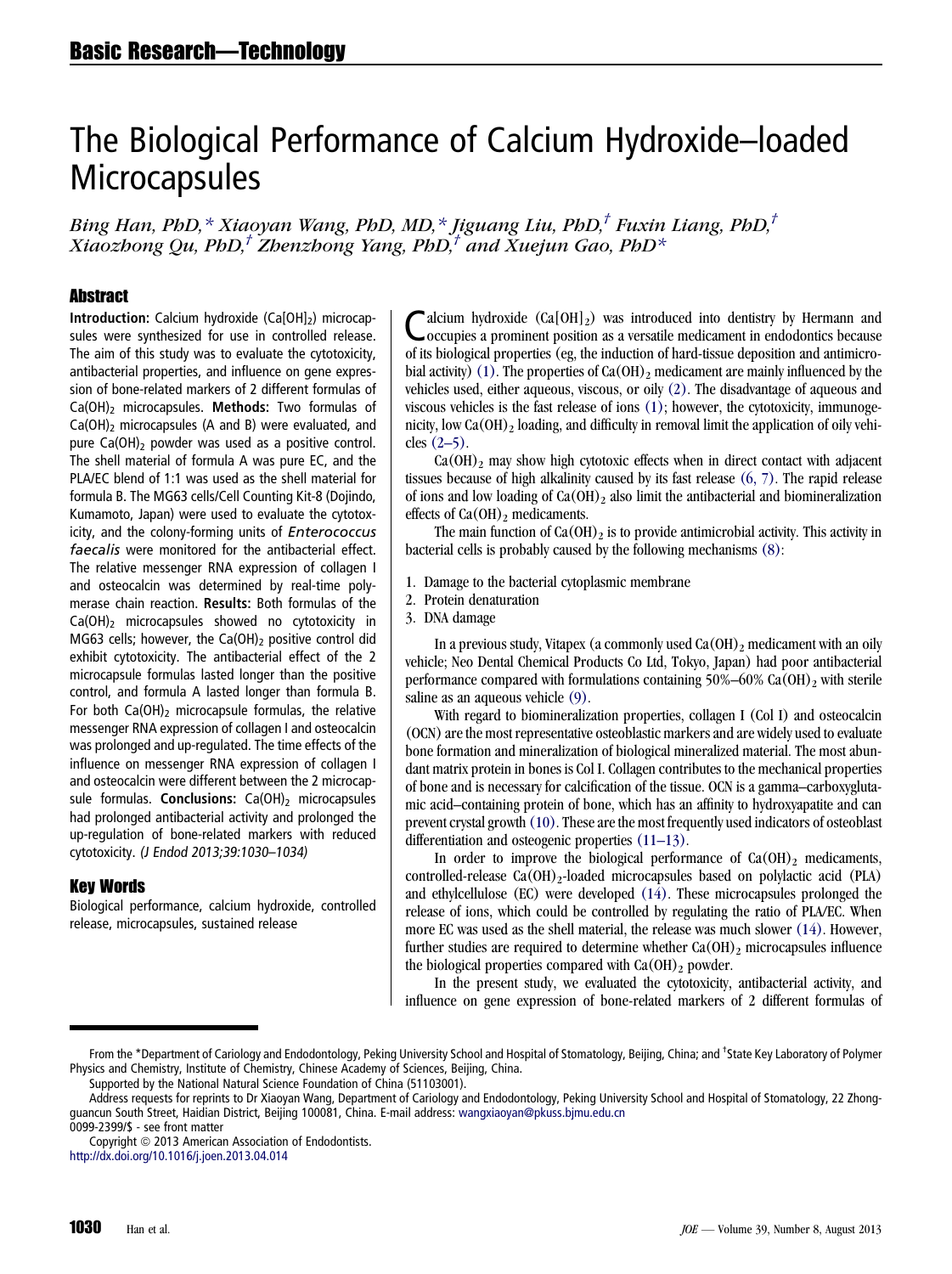$Ca(OH)_2$ -loaded microcapsules. Pure  $Ca(OH)_2$  powder was used as a positive control. The hypothesis for this study was that  $Ca(OH)_2$  microcapsules would prolong the antibacterial effects and up-regulation of bone-related markers with reduced cytotoxicity.

# Materials and Methods

In the present study, 2 formulas of PLA/EC (w/w ratio) microcapsules were evaluated: formula A (ie, pure EC) and formula B (ie, PLA/EC 1:1). The  $Ca(OH)_2$  microcapsules were prepared using the phaseseparation technique, and the preparation details were described in our previous study [\(14\)](#page-4-0). In that study, the morphology and composition, particle size distribution, glass transition temperature, drug loading, and encapsulation efficiency were characterized [\(14\).](#page-4-0) In the study evaluating the in vitro release profile, it took 456 and 264 hours for formula A and B, respectively, to release 90% of their total  $Ca(OH)_2$ content [\(14\).](#page-4-0) The release kinetics of ions by the microcapsules fitted a first-order model well  $(14)$ . Figure 1A through D shows the morphology, the core-shell heterostructure, and the size distribution of the microcapsules used in this study [\(14\).](#page-4-0)

#### Cytotoxicity Evaluation

The human osteosarcoma cell line MG63 was purchased from the American Type Culture Collection and cultured as recommended. The cells were cultured with Dulbecco modified Eagle medium (Gibco, Grand Island, NY) supplemented with 10% fetal bovine serum (Hyclone, Logan, UT), 100  $\mu$ g/mL streptomycin, and 100 U/mL peni-

cillin in a  $CO<sub>2</sub>$  incubator (Thermo, Waltham, MA) at  $37^{\circ}$ C. After reaching 80% confluence, the confluent cells were digested with 0.25% trypsin and 0.05% EDTA (Gibco) and subcultured in 96-well plates  $(2.5 \times 10^3 \text{ cells}/100 \mu\text{L} \text{ medium in each well})$  for another 12 hours to allow attachment. The medium was then removed, and 100  $\mu$ L fresh medium with medicament  $(Ca[OH]_2$  microcapsules 1500  $\mu$ g/mL medium, Ca[OH]<sub>2</sub> powder 1000  $\mu$ g/mL medium) was added. In the negative control, the cells were cultured in medium without medicament. Five wells were used for each group. In order to verify the effect of reduced cytotoxicity of microcapsules, a higher concentration of microcapsules was selected in the present study. In theory, the effective concentration of  $Ca(OH)_2$  in the 2 microcapsule groups was approximately 1200  $\mu$ g/mL (1500  $\mu$ g/mL  $\times$  80%) according to drug loading of the Ca(OH)<sub>2</sub> microcapsules (approximately 80%) [\(14\)](#page-4-0). The concentration of Ca(OH)<sub>2</sub> in the 2 microcapsule groups (1200  $\mu$ g/mL) was higher than that in the positive control group (1000  $\mu$ g/mL). After incubating the cells for 0, 1, 3, 5, and 7 days, respectively, cell viability was determined using the Cell Counting Kit-8 (CCK-8; Dojindo, Kumamoto, Japan). Day 0 cells were cells that were not incubated with medium containing medicaments. The results of day 0 were to show that the cells were dispersed uniformly in each well. In the experiment of cytotoxicity evaluation, the results of day 0 were used as baseline. The cells were washed with phosphate-buffered saline (PBS) twice and fresh culture medium (100  $\mu$ L), and then CCK-8 reagent (10  $\mu$ L) was added to each well. After incubation for 2 hours, the optical density (OD) of each well was measured using the Elx808 microplate reader (Bio-Tek, Winooski, VT) at 450 nm with a reference wavelength of 630 nm.



**Figure 1.** Scanning electron microscopic images, TEM images (*Inset*), and size distribution of microcapsules used in this study [\(14\)](#page-4-0). (A) Pure Ca(OH)<sub>2</sub> (the bar in the *Inset* represents 50 nm),  $(B)$  formula A (the bar in the *Inset* represents 100 nm),  $(C)$  formula B (the bar in the *Inset* represents 500 nm), and  $(D)$  particle size distributions of  $Ca(OH)_2$  and microcapsules.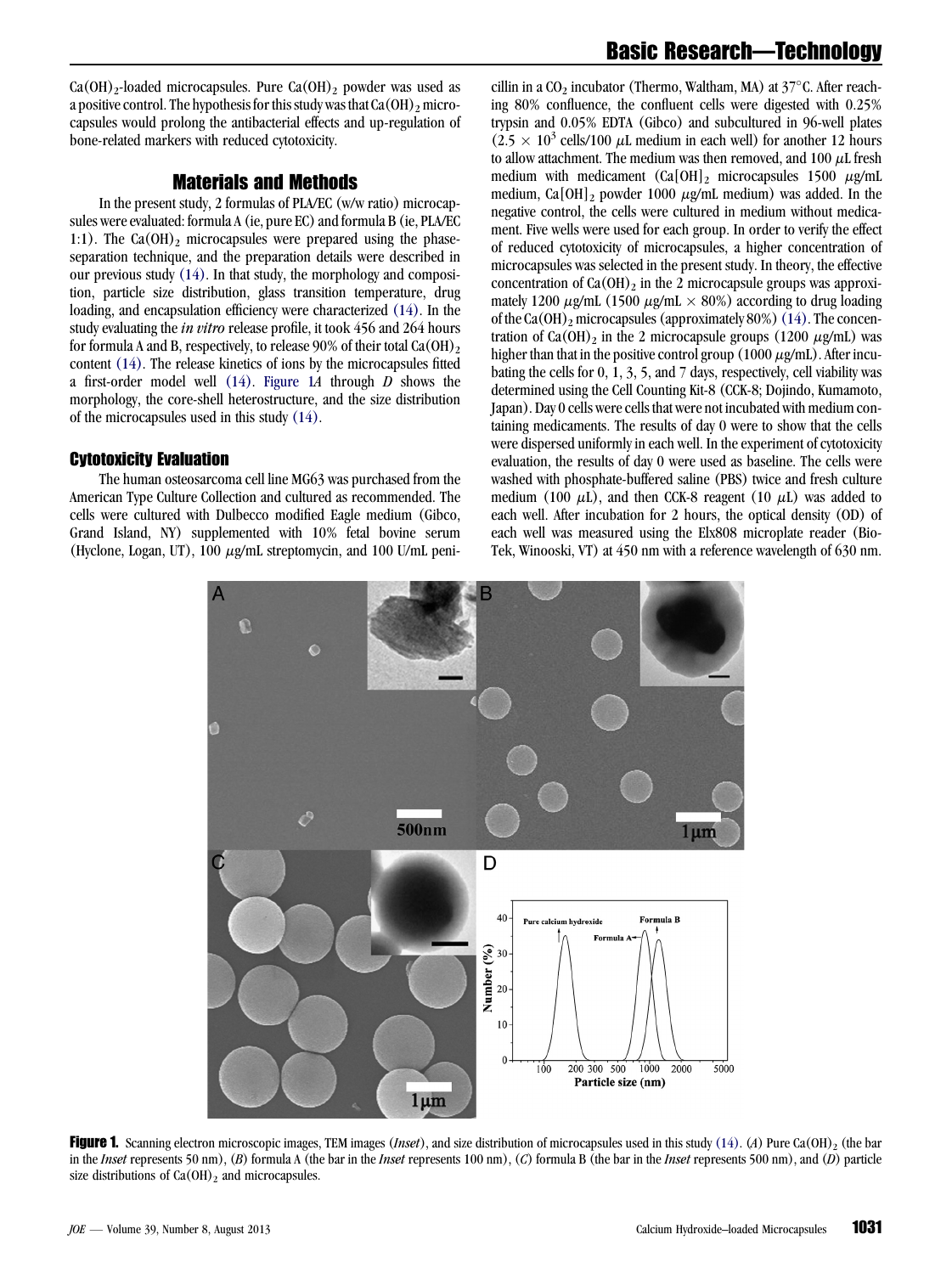# Basic Research—Technology

#### Antibacterial Assessment

Enterococcus faecalis (American Type Culture Collection  $29212$ ) was used in this study. Isolated pure cultures of E. faecalis grown on 5% defibrinated sheep blood–brain heart infusion (BHI) (Becton, Dickinson and Co, Franklin Lakes, NJ) agar plates were suspended in BHI broth. The suspension of E. faecalis was adjusted to a turbidity of  $3 \times 10^8$  colony-forming units (CFUs)/mL. Twenty microliters of bacterial suspension and 1.5 mL BHI broth were added to each well of a 24-well plate. In this experiment, a Transwell insert  $(0.4 - \mu m)$ filter; Millipore, Billerica, MA) was used to hold 15 mg medicament  $(2 \text{ Ca}[\text{OH}]_2$  microcapsule groups and pure Ca $[\text{OH}]_2$  powder) in the well, and 0.2 mL BHI broth was added simultaneously. The inserts without medicaments were added to the wells of the negative control group. After incubation for 24 hours, the Transwell inserts in the 4 groups were moved into new wells of the 24-well plate containing 20  $\mu$ L fresh bacterial suspension and 1.5 mL fresh BHI in each well. Before being reimmersed in the new well, the outside surface of the Transwell insert was washed with PBS. The broth left in the well was diluted appropriately and plated on BHI agar plates. The plates were incubated at  $37^{\circ}$ C for 24 hours, and the surviving colonies were then counted to determine the number of CFUs. This procedure was repeated, and the antibacterial activity of the medicaments was assessed continuously for 7 days. All experiments were performed in triplicate.

# Influence on Gene Expression of Bone-related Markers

The Medicament and Cell Preparation. A Transwell insert  $(0.4 \text{-} \mu \text{m}$  filter) of a 6-well plate was used to hold the medicament. The Transwell insert held 15 mg Ca(OH)<sub>2</sub> medication (2 Ca[OH]<sub>2</sub> microcapsule groups and pure  $Ca[OH]_2$  powder), and 4 mL culture medium were prereleased in the 6-well plate. Each well contained 6 mL culture medium, which was changed every other day. The Transwell insert holding prereleased (for 14, 7, 5, 3, 1, and 0 days)  $Ca(OH)_2$ medicaments were used for the experiments.

MG63 osteoblast-like cells were used for these experiments. The cells were cultured in culture flasks (Corning, Corning, NY), and the culture medium was changed every 2 days. After reaching 80% confluence, the cells were digested and transferred to the 6-well culture plate. The inserts holding prereleased medicaments were placed in the wells containing cells and cultured for 3 days, respectively, and further experiments detailed later were completed. All experiments were performed in triplicate.

**Ouantitative Real-time Polymerase Chain Reaction.** The cells in the well were washed twice with PBS and harvested using Trizol reagent (Invitrogen, Carlsbad, CA) for the detection of OCN and Col I messenger RNA (mRNA) expression using real-time polymerase chain reaction. RNA was extracted using Trizol according to the manufacturer's instructions and was reverse transcribed to complementary DNA using a reverse transcription kit (Fermentas, Vilnius, Lithuania). Real-time PCR reactions were performed using Faststart Universal SYBR Green Master (Rox; Roche, Basel, Switzerland) in an ABI 7500 real-time Thermocycler (Applied Biosystems, Foster City, CA). Glyceraldehyde-3-phosphate-dehydrogenase (GAPDH) was used as an internal control. The sequences of the primers were as follows: Col I forward primer, 5'-ATGGGAGGAGAGCGTGTG-3'; Col I reverse primer, 5'-GAGGTCGGAGAGCAGAGG-3'; OCN forward primer, 5'-CACTCCTCGCCC-TATTGGC-3'; OCN reverse primer, 5'-CCCTCCTGCTTGGACACAAAG-3'; GAPDH forward primer, 5'-GAAGGTGAAGGTCGGAGTC-3'; GAPDH reverse primer, 5'-GAAGATGGTGATGGGATTTC-3'. The data were analyzed using SDS software (Applied Biosystems, Inc, Carlsbad, CA) according to the manufacturer's instructions and presented as relative mRNA levels calculated by the equation  $2^{-\Delta Ct}$  ( $\Delta \overline{C}$  = Ct of target gene minus Ct of GAPDH) [\(15\)](#page-4-0).

# Statistical Analysis

Data were analyzed using SPSS 11.5 software (SPSS, Inc, Chicago, IL) (1-way analysis of variance). For all tests, statistical significance was accepted for P values lower than .05.

# Results

#### Cytotoxicity Evaluation

As shown in [Figure 2](#page-3-0)A, there was no statistical difference in the cytotoxicity among the 4 groups on days 0 and 1 ( $P > .05$ ). The ratio of OD values relative to the negative control of the positive control group were lower than those of the negative control group on days 3, 5, and 7  $(P < .01)$ . There was no difference between the 2 Ca(OH)<sub>2</sub> microcapsule groups and the negative control group ( $P > .05$ ). Although the  $Ca(OH)_2$  concentrations in the 2 microcapsule groups were higher than the positive control group according to drug loading (approximately  $80\%$ ) [\(14\)](#page-4-0), the ratio of OD values relative to the negative control of the 2 microcapsule groups was higher than those of the positive control group on days 3 ( $P < .01$ ), 5 ( $P < .05$ ), and 7 ( $P < .01$ ).

# Antibacterial Evaluation

The antibacterial activity results are shown in [Figure 2](#page-3-0)B. On days 1 and 2, the number of CFUs in the 2  $Ca(OH)_2$  microcapsule groups and the positive control group were lower than that for the negative control group ( $P < .01$ ). On day 1, the number of CFUs in the 2 Ca(OH)<sub>2</sub> microcapsule groups was higher than the positive control group ( $P < .01$ ). On day 3, the number of CFUs in the 2  $Ca(OH)_2$  microcapsule groups was lower than those in the positive  $(P < .01)$  and negative control groups  $(P \le 0.01)$ < .01). On day 4, the number of CFUs in formula A was lower than that in the negative and positive control groups ( $P < .01$ ). On day 5, the number of CFUs in formula A was lower than the positive control group  $(P < .05)$ . On days 6 and 7, there was no difference between the 4 groups  $(P > .05)$ . According to these results, the positive control group had no antibacterial ability on day 3, formula B exhibited antibacterial activity up to day 3, and formula A exhibited antibacterial activity up to day 4.

#### Influence on Gene Expression of Bone-related Markers

The relative mRNA expression of Col I and OCN is shown in [Figure 2](#page-3-0)C and D, respectively. Gene expression in the positive control group was not detected with inserts prereleased for 0 day. The relative mRNA expression of Col I in the 2  $Ca(OH)$ <sub>2</sub> microcapsule groups was higher than that of the negative control group with inserts prereleased for 0  $(P < .01)$ , 1  $(P < .01)$ , 3  $(P < .01)$ , 5  $(P < .01)$ , 7  $(P < .05)$ , and 14 ( $P < .05$ ) days. mRNA expression of Col I in the formula A group was higher than that in the positive control group with inserts prereleased for 3 ( $P < .05$ ), 5 ( $P < .01$ ), and 7 ( $P < .01$ ) days.

The relative mRNA expression of OCN in the positive control group was higher than that in the negative control group with inserts prereleased for 1 day  $(P < .01)$ . The mRNA expression of OCN in the formula B group was higher than that in the negative control group with inserts prereleased for 0 ( $P < .05$ ) and 1 day ( $P < .01$ ). The mRNA expression of OCN in the formula A group was higher than that in the negative control group with inserts prereleased for 3 ( $P < .05$ ) and 5 days ( $P < .01$ ). The mRNA expression of OCN in the formula A group was higher than that in the positive control group with inserts prereleased for 3 ( $P < .05$ ) and 5 days ( $P <$ .01). There was no statistical difference in mRNA expression between the 4 groups with inserts prereleased for 7 and 14 days ( $P > .05$ ).

# Discussion

In the present study, the hypothesis had been verified that  $Ca(OH)_2$ microcapsules prolonged antibacterial activity and increased the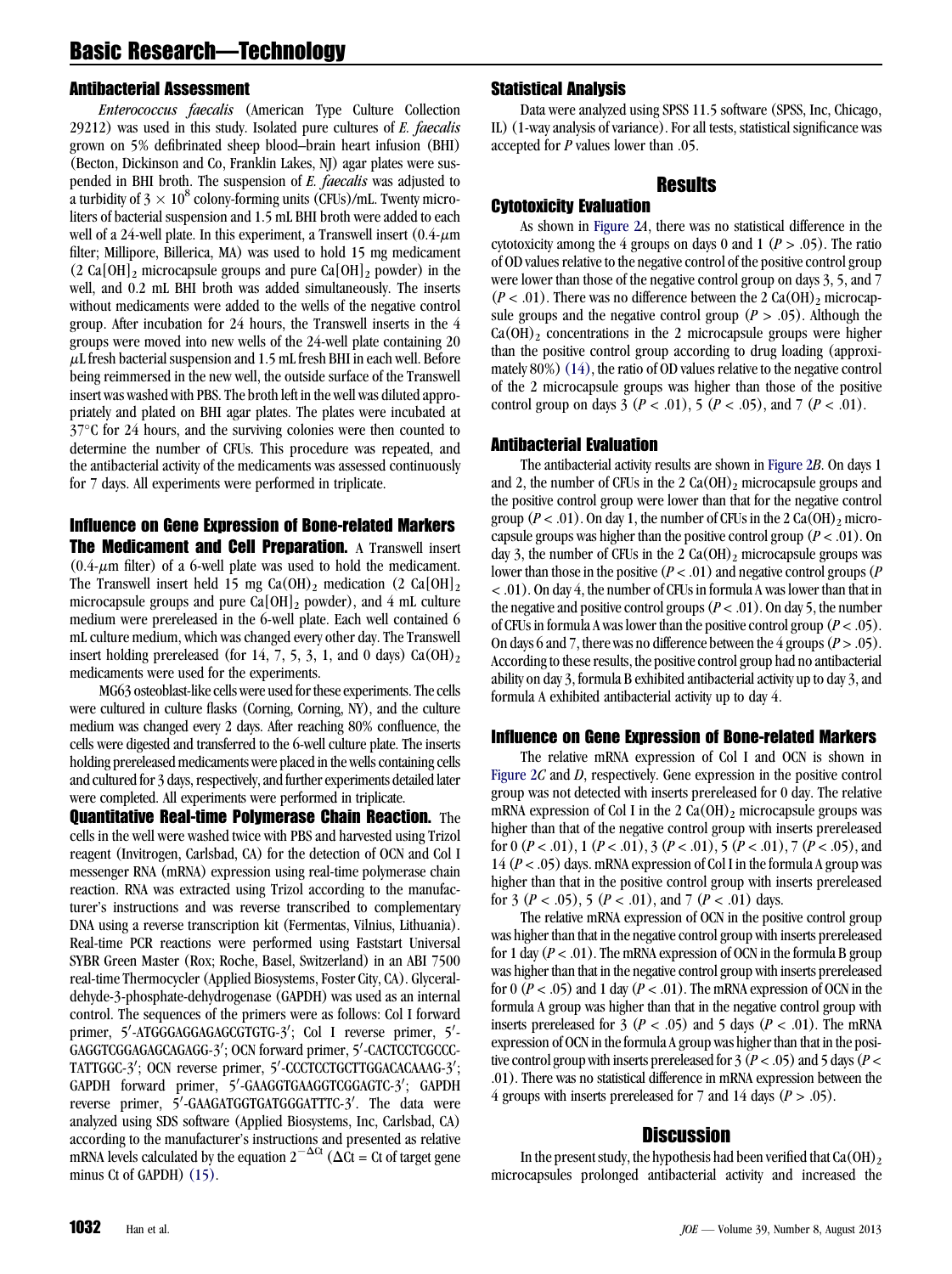<span id="page-3-0"></span>

Figure 2. The biological performance of 2 Ca(OH)<sub>2</sub>-loaded microcapsules. The results represent the mean  $\pm$  standard deviation. \*P < .05 versus the positive control group. #P < .05 versus the negative control group. (A) Cytotoxicity evaluation of Ca(OH)<sub>2</sub> microcapsules and pure Ca(OH)<sub>2</sub> in MG63 cells. The positive control group had cytotoxicity on days 3, 5, and 7, whereas the 2 formulas of Ca(OH)<sub>2</sub> microcapsules had no cytotoxicity. (B) The antibacterial activity of Ca(OH)<sub>2</sub> microcapsules and pure Ca(OH)<sub>2</sub>. The positive control group exhibited antibacterial activity on days 1 and 2, formula B exhibited antibacterial activity up to day 3, and formula A exhibited antibacterial activity up to day 4. The 2 formulas of Ca(OH)<sub>2</sub> microcapsules could prolong the antibacterial effect. (C) The relative mRNA expression of Col I with inserts released for different days. Gene expression in the positive control group was not detected with inserts prereleased for day 0. The relative mRNA expression of Col I in the 2 Ca(OH)<sub>2</sub> microcapsule groups was higher than that of the negative control group with inserts prereleased for days 0 ( $P <$ .01), 1  $(P < .01)$ , 3  $(P < .01)$ , 5  $(P < .01)$ , 7  $(P < .05)$ , and 14  $(P < .05)$ . mRNA expression of Col I in the formula A group was higher than that in the positive control group with inserts prereleased for 3 ( $P < .05$ ), 5 ( $P < .01$ ), and 7 ( $P < .01$ ) days. (D) The relative mRNA expression of OCN with inserts released for different days. Gene expression in the positive control group was not detected with inserts prereleased for 0 days. The relative mRNA expression of OCN in the positive control group was higher than that in the negative control group with inserts prereleased for 1 day  $(P < .01)$ . The mRNA expression of OCN in the formula B group was higher than that in the negative control group with inserts prereleased for  $0 (P < .05)$  and 1 day  $(P < .01)$ . The mRNA expression of OCN in the formula A group was higher than that in the negative control group with inserts prereleased for  $3 (P < .05)$  and  $5 \text{ days } (P < .01)$ .

expression of biological mineralization factor with reduced cytotoxicity *in vitro* compared with pure  $Ca(OH)_2$ . Biodegradable and biocompatible microparticles and nanoparticles could get sustained, controlled, and targeted delivery of drugs in medical areas in addition to reducing the cytotoxicity of medicaments in some areas of medicine. In the field of endodontic studies, the chitosan nanoparticles were prepared to inhibit biofilm formation within the sealer-dentin interface [\(16\).](#page-4-0) Also, it had been verified that nanoparticles would have considerable potential advantages in root canal disinfection [\(17\)](#page-4-0). In this study, pure Ca(OH)<sub>2</sub>, which was compared with Ca(OH)<sub>2</sub>, encapsulated by EC/PLA showed improved biocompatibility, antibacterial properties, and biomineralization activity.

Cytotoxicity can be determined with reliability and reproducibility [\(18\).](#page-4-0) The CCK-8 test is one of the cytotoxicity evaluation methods [\(19,](#page-4-0) [20\),](#page-4-0) and the principle of CCK-8 is to test the dehydrogenase activity in cells of living cells. In order to avoid the heterogeneity of osteoblasts or odontoblasts derived from primary culture, whose function might be influenced by cell source and cell generation, human osteosarcoma cells were used in the present study. MG63 is a bone cell line with remodeling capability. It was widely used in studies related with the cytotoxicity of materials and bone marker expression [\(21, 22\)](#page-4-0). The cytotoxicity evaluation findings were in accordance with previously published studies [\(7, 23\).](#page-4-0) For example, Costa et al [\(7\)](#page-4-0) showed that  $Ca(OH)_2$  solutions applied to cultured cells decreased cell metabolic